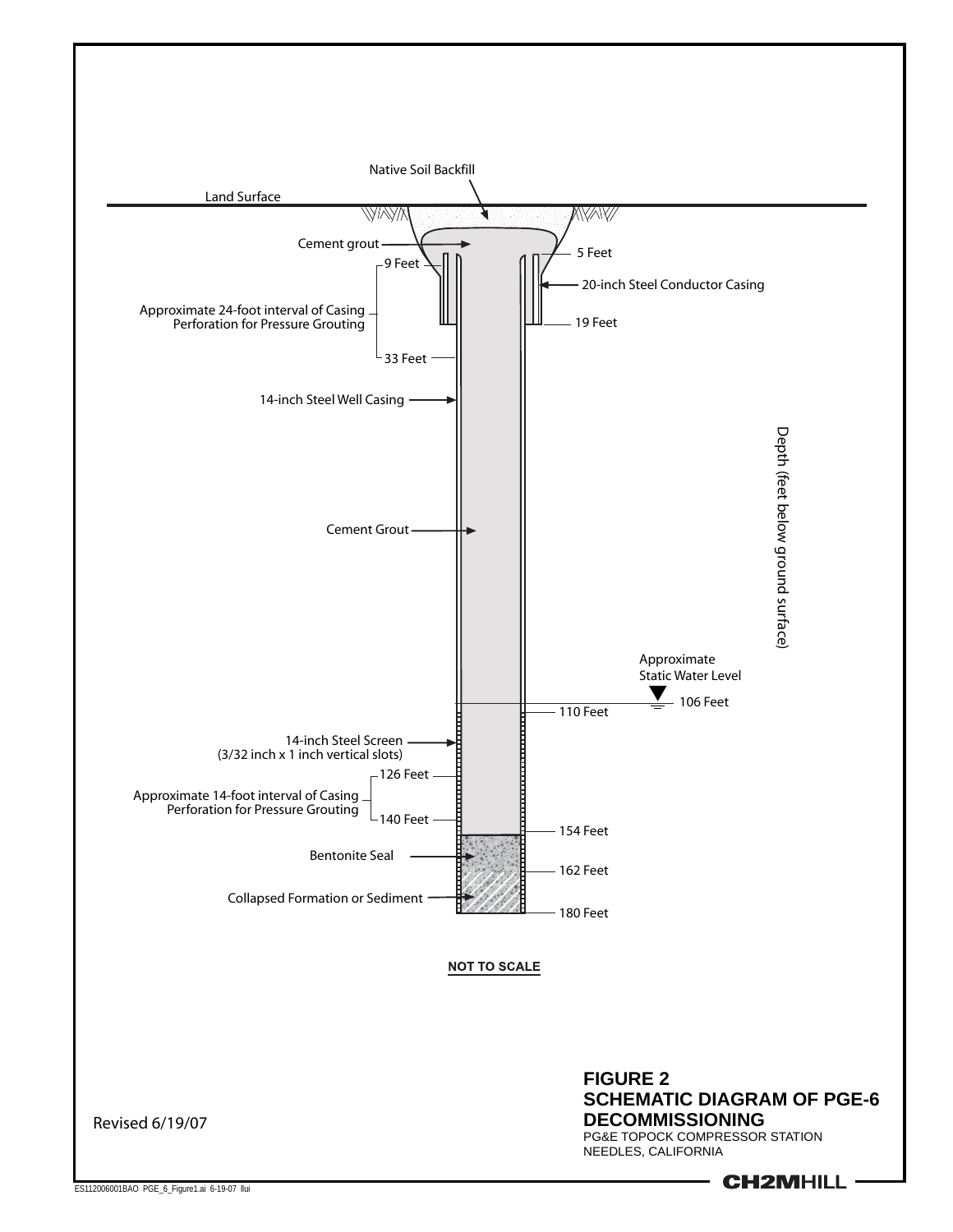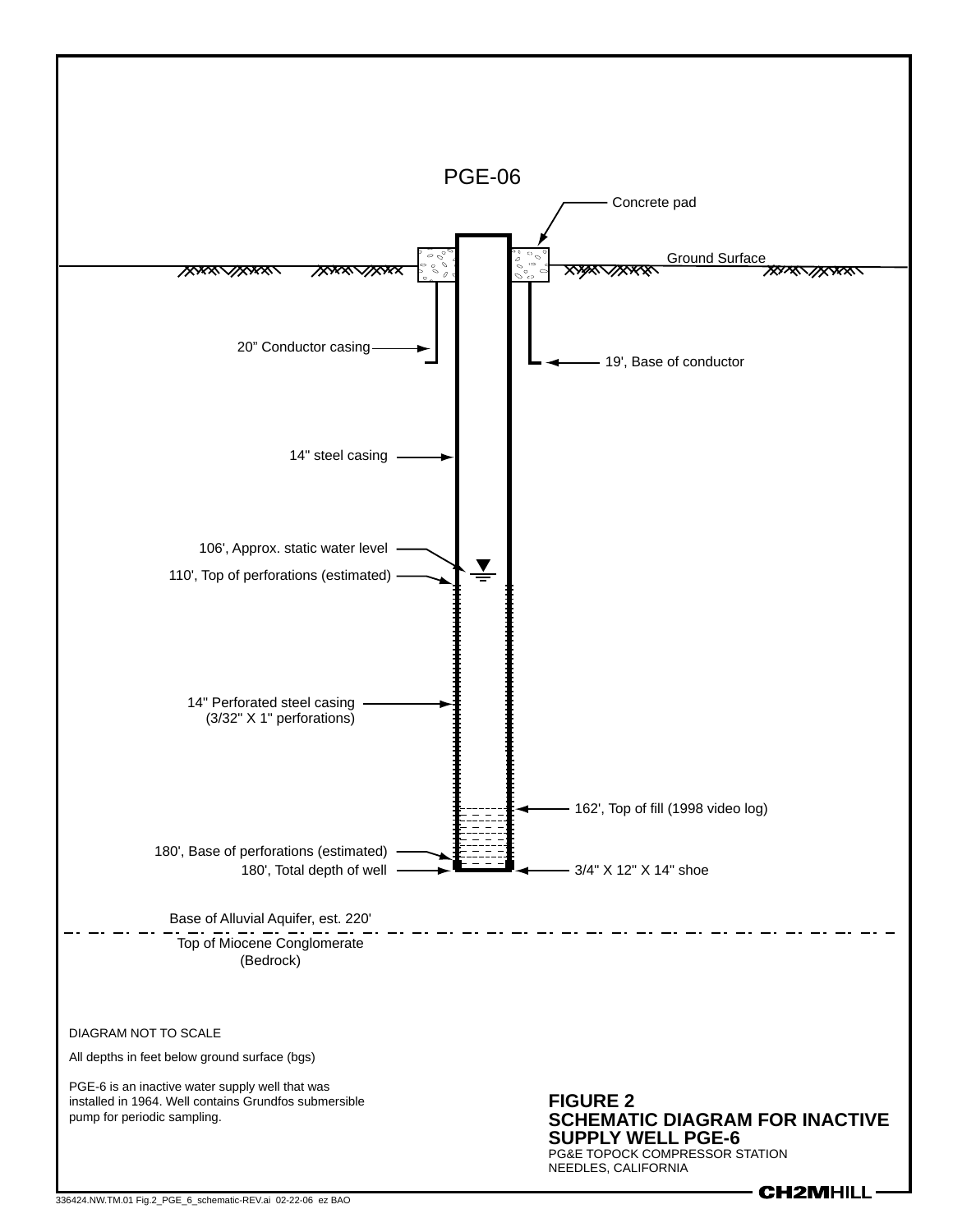**CLEANING** 

## PAUL R. PEAKER

WATER WELL REPAIRING AND DRILLING

ROUTE 6, BOX 522-T . TELEPHONE TH ornwall 5-0823

**BAKERSFIELD, CALIFORNIA** WATER WELL LOG

June 17, 1964

## for

 $No. 6-WELL$ 

Pacfic Gas and Electric Co., Box 488, Barstow, California 14", 180', at Topock Compressor Station.

| <b>DEPTH</b>                           | FORMATION                 |
|----------------------------------------|---------------------------|
| $\mathcal{L}$<br>$0 - 19$ <sup>t</sup> | Boulders and gravel       |
| $19 - 30'$                             | Coblestone and gravel     |
| $30 - 60$                              | Some boulders and gravel. |
| $60 - 180$                             | Sand, gravel, and rocks   |

## CASING LOG

| $0 - 110'$ | Blank #8 gage Kai-weld                                                         |  |  |  |  |  |  |  |
|------------|--------------------------------------------------------------------------------|--|--|--|--|--|--|--|
| 110 - 180' | Perf. $3/32 \times 1^n$ , with a $3/4 \times 12 \times 14^n$ shoe on<br>bottom |  |  |  |  |  |  |  |

There is 19' of 20" conductor pipe on top, and the water level is 106'.

## PGS434692

Refer to G.M. 159114 Contract # 11-10-64<br>Contract # 11-29-64